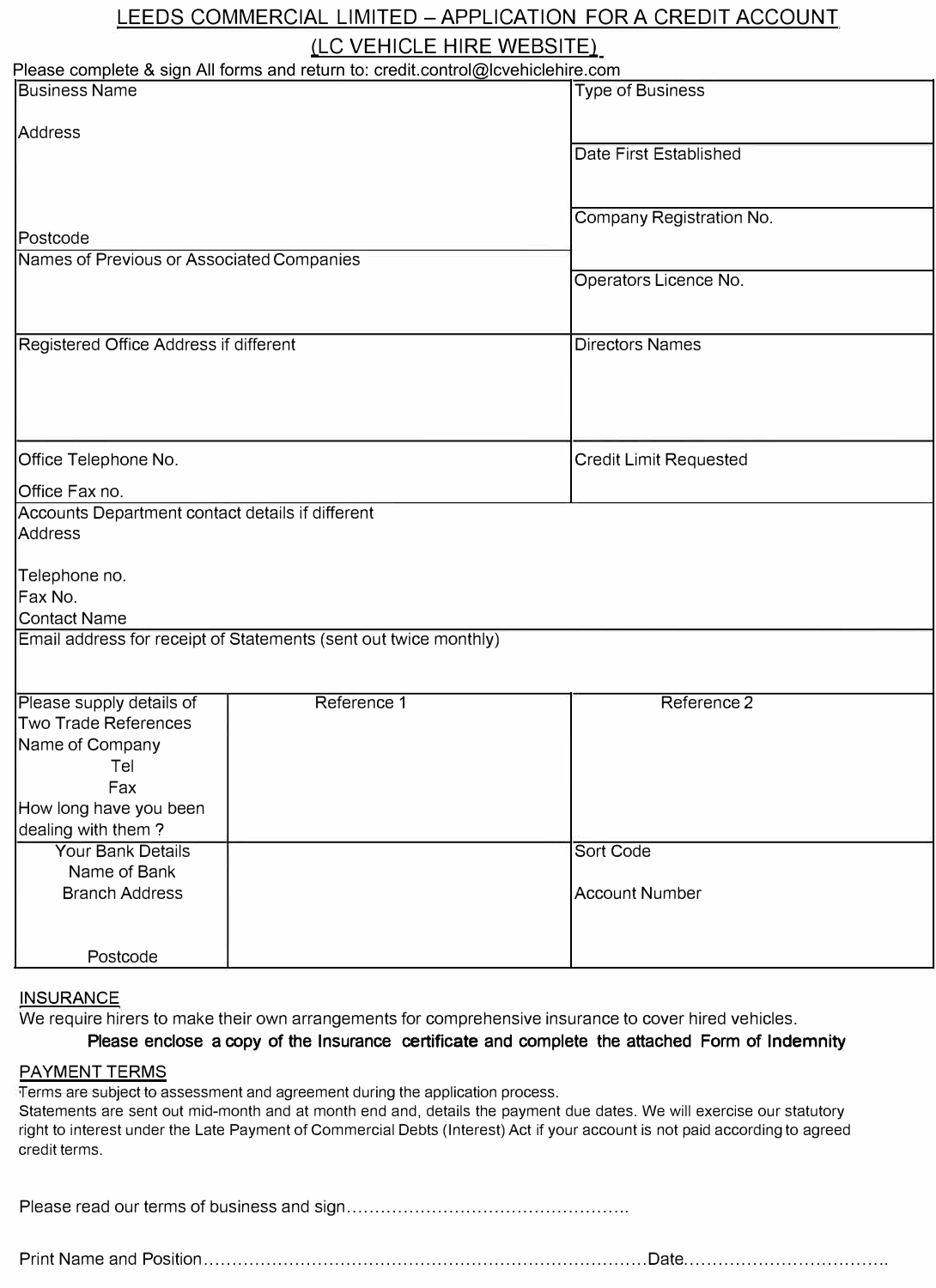# **Form of indemnity own insurance**



| <b>Section One</b> |         |
|--------------------|---------|
| From:              |         |
| name of company    |         |
| address:           |         |
|                    |         |
| tel:               | fax:    |
| company reg no:    | VAT no: |

This is to confirm that we wish to use our own insurance to cover the following vehicle(s) or any additional or replacement vehicle(s) hired by us from you, \*as specified in the schedule overleaf or \*as per the attached sheet.

\*please delete as appropriate

| Section Two                                     |              |  |
|-------------------------------------------------|--------------|--|
| Details of our insurance policy are as follows: |              |  |
| policy no:                                      | expiry date: |  |
| insurance company name:                         |              |  |
| insurance company address:                      |              |  |
|                                                 |              |  |
| tel:                                            | fax:         |  |
| policy cover:                                   | excess:      |  |
| broker/contact name:                            |              |  |
| broker/contact address:                         |              |  |
|                                                 |              |  |

We hereby undertake that the hired vehicle(s) will at all times during the rental period and any extension thereof be covered by the above motor insurance policy, providing fully comprehensive cover in the full replacement value against all normal risks and which is valid under the laws of the United Kingdom and any other country in which the vehicle(s) is/are to be used.

In addition for those vehicles on our insurance for more than 15 days the under signed agrees to update the motor insurance database with details of the registration number, dates during which the vehicle was insured and the policy number without delay. Failure to report vehicles could mean that you are guilty of an offence and liable on summary conviVtion to a fine of up to £5,000.

We also undertake that any driver(s) using the vehicle(s) during that period will be approved by us and will hold a valid current licence and will be duly permitted under the said policy of insurance.

We further undertake to indemnify you against all claims, liabilities, losses (including loss of use), damages and expenses which you may incur arising from any breach of the above undertakings or otherwise arising from our hire and use of the vehicle notwithstanding any claim which you may have against the insurance company or any third party.

We also agree to notify you of any changes to our insurance company, broker or policy cover.

| name:      | position: |  |
|------------|-----------|--|
| signature: | date:     |  |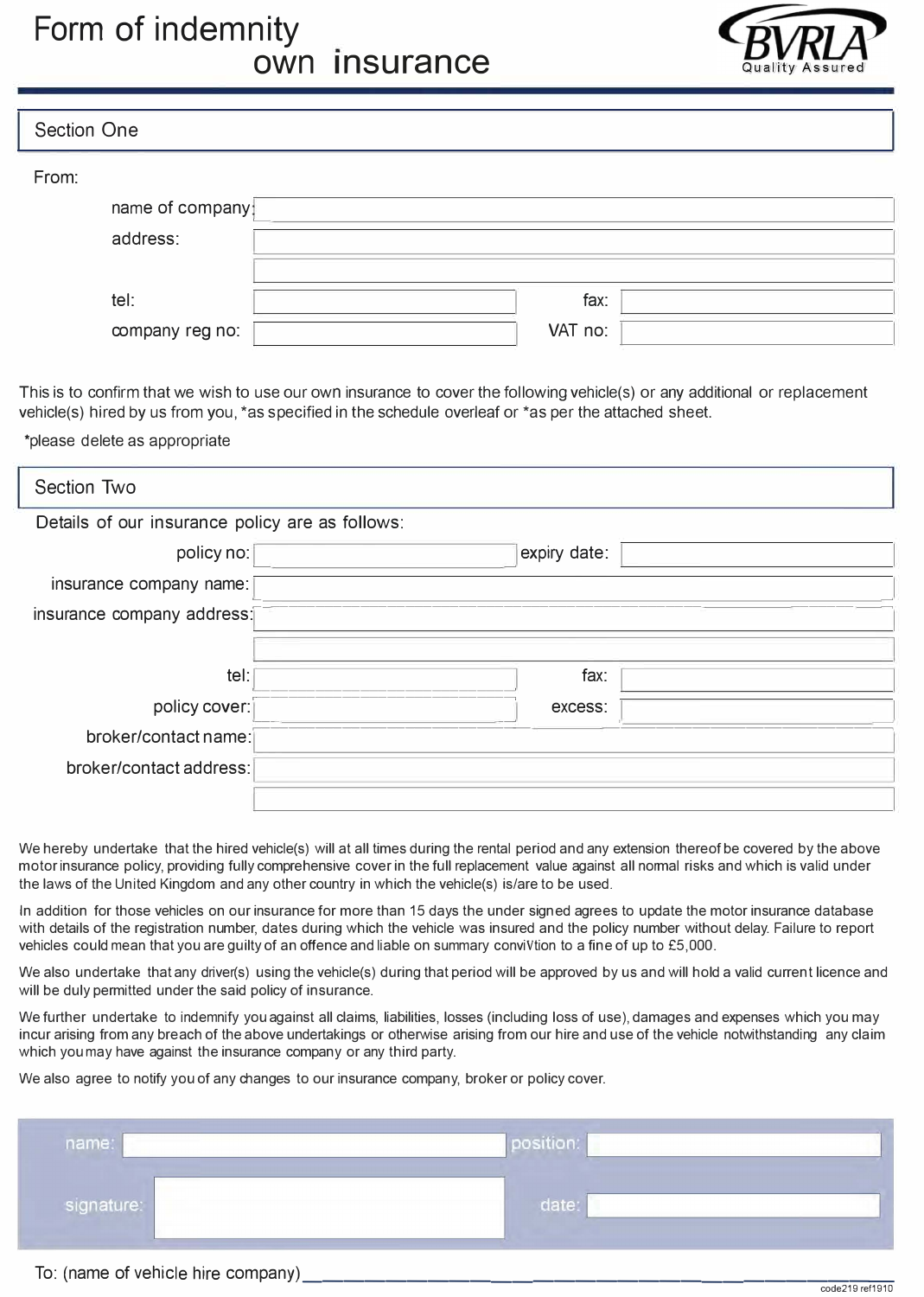# **Terms and Conditions**

### **1. Your contract with us**

Phease read this anything you do not understand, ask a member of staff to explain it. When you sign our rental agreement, you accept the conditions set out in this rental agreement.

### **2. Rental period**

You will have use of the vehicle for the period shown in the agreement. We may agree to extend this rental period, but the total rental duration will not be for more than 30 days.

If you do not bring back the vehicle at the time and date specified in your rental agreement, you will be

in breach of a condition of this agreement. We can charge you for every day or part of the day you have the vehicle after you<br>should have returned it to us. We will charge you a daily or hourly rate (which will be shown at the vehicle before the date and time we have agreed with you. To do this we will give you written notice in person or send it to<br>an address you have given on our rental agreement, including an email address, or via text me the notice via email or SMS, you will no longer have our permission to have the vehicle. If we send you notice via first class post, two working days after we have posted it you will no longer have our permission to have the vehicle. We may then take back our<br>vehicle. If we believe you have given us false information which was material to the decision t

### **3. Your responsibilities**

a) You must inspect the vehicle and any accessories, such as a satellite navigation system, we provide before you take the<br>vehicle. If you are not satisfied with the vehicle or any accessories or if you do not think the co pre-rental inspection report, you must notify the office where you rented the vehicle from. In the absence of such notice, it shall<br>be deemed that you received the vehicle and any accessories in perfect working order.

b) You must take care of the vehicle, any accessories and the keys or other locking device (including any apps which can be used with the vehicles) for the vehicle. You agree to return the vehicle in the same condition in which you received it. You must<br>always lock the vehicle when you are not using it, and use any security device which is fitt you must charge the vehicle in accordance with the instructions provided.

c) Depending on section 8 of this agreement ('Our motor insurance and damage protection programme'), you are responsible for<br>any damage to the vehicle. You must pay our reasonable costs for bringing the vehicle back to the very dirty, and replacement or repair of any items or accessories provided to you.

d) You must not sell, rent or dispose of the vehicle, any of its parts or accessories. You must not give or try to give anyone the legal rights to the vehicle or transfer legal ownership.

e) You must not let anyone work on the vehicle without our written permis

f) You must let us know as soon as you become aware of any defect with the vehicle, or if the vehicle is stolen or involved in an accident or broken down. Failure to notify may result in you breaking this agreement and liable to paying costs we incur.

g) If we have agreed to drop off the vehicle at an address you have given us, you will be responsible for the vehicle from the time drop it off at this address.

h) Unless we have agreed to collect the vehicle from you, you must return the vehicle to the location or rental branch we agreed. You must return it during the published opening hours or at a time and place we tell you. When you return the vehicle,<br>our staff must check its condition. If we have agreed to allow you to return the vehicle outsid permitted to check in or out any vehicle.

i) You must not carry any object or substance which, because of its condition or smell, may harm the vehicle or delay us renting or selling it.

### **4. Our responsibilities**

a) We will identify and tell you about any existing damage to the vehicle before you sign this agreement.

b) The vehicle you have hired may be fitted with a tracking device, and by signing this agreement you agree that we have your consent to record and use any data we collect. The tracking device will be used to ensure safe and compliant operation of the<br>vehicle in line with the terms of this agreement. If the vehicle is not returned on the agreed d

c) We have maintained the vehicle to at least the manufacturer's recommended standard. The vehicle is roadworthy and suitable for you to use at the start of the rental period.

d) We are responsible if someone is injured or dies as a result of our action or failure to act. We are also responsible for any loss you suffer as a result of us breaking this agreement, if we could have predicted your loss at the time this agreement started and<br>it is a result of us breaking this agreement. We are not responsible for any indirect losses loss and which we or you could not have predicted, such as loss of profits or loss of opportunity (for example not being able to go to a business meeting or catching a flight).

### **5. Property**

We are only responsible for loss or damage to property in the vehicle if the loss or damage is a result of our neglect or if we have broken this agreement. You are responsible for removing your personal belongings, including your data, from the vehicle at the<br>end of the rental period, as we are not responsible for any items/data you leave in the vehicle

### **6. Conditions for using the vehicle**

a) Only you, any driver named on the rental agreement, and anyone we have given written permission to, can drive the vehicle.<br>Anyone driving the vehicle must have a full driving licence which is valid in the European Econo

b) You must not rent the vehicle to anyone else. You must also not use the vehicle or let someone else use it:

- i) for any illegal purposes or in a way which would cause nuisance;<br>ii) to carry passengers for a fee (except for minibuses which you have a valid operator's licence for);<br>iii) for driving lessons;
- 
- iv) to tow or push any vehicle, trailer or other object, without our written permission;
- v) for racing, pacemaking, or to test the vehicle's reliability, performance or speed; vi) off roads or on roads unsuitable for the vehicle;
- vij if you or the driver has been drinking alcohol or taking drugs that would result in the vehicle
- being operated illegally;
- viii) outside the United Kingdom, unless we have given you written permission and a Vehicle on Hire Certificate (VE103B);
- ix) if it is loaded beyond the manufacturer's maximum weight recommendations; x) to carry unsecured loads;
- 
- xi) to carry more passengers than the vehicle was manufactured to legally carry; or<br>xii) to operate a goods vehicle or minibus without a valid operator's licence when re to operate a goods vehicle or minibus without a valid operator's licence when required to do so.

### **7. Charges**

work out our charges using our current price list, which includes VAT (see the rental agreement).

You will be responsible for paying the following charges:

a) The rental and any other charges we work out according to this agreement.

b) Any charge for loss or damage resulting from non-compliance, as set out in section 3 and 6 (above), including, where<br>applicable, an administration fee to reflect reasonable administration costs which arise in dealing wi

c) A refuelling service charge if you did not return the vehicle back to us with the agreed amount of fuel or electricity. The charge will be based upon the rates contained within this agreement or those at the location or rental branch you rented the vehicle from (or both). However, if at the time of signing the agreement, you have agreed to pay for a full tank of fuel and return the<br>vehicle without refuelling, then no refuelling service charge shall be payable. You will not r

d) All charges, including legal and administrative costs for any road-traffic offence or parking (local authority or private), congestion or toll charges, or any other offence or charges involving the rental vehicle, including costs from the vehicle being<br>clamped, seized or towed away. You are responsible for paying the appropriate authority or co for dealing with these matters. However, where it is not reasonably practicable to transfer liability for any such fine or charge, we may use our discretion to settle the fine or charge with the appropriate authority and re-charge you such amount together with an<br>administration charge to reflect our reasonable administration costs. Should you wish to app or charge we shall pass all relevant information to you and you must liaise directly with the appropriate authority or company to obtain any refund, where this is possible.

e) The reasonable cost of repairing any damage to the vehicle which was not noted at the start of the agreement, whether you<br>were at fault or not (depending on section 4). You will also be responsible for paying the reason we consider damage to the rental vehicle to be caused by your gross negligence, serious carelessness, or deliberate misuse,<br>then we reserve the right to recharge the full cost of repairs regardless of the cover that has be to additional charges being applied to the rental agreement.

f) A loss-of-income charge, when we demand it, if we cannot rent out the vehicle because it needs to be repaired, if it is a writeoff (it cannot be repaired), or if it has been stolen and we are waiting to receive a full payment of the vehicle's value.

g) We will only charge you for loss of income if we cannot get back our losses under the damage protection programme, as<br>explained in section 8. We will charge you at the published daily or hourly rate, and we will never c days rental charges. In addition, we will also make suitable deductions for any costs which we have avoided during the period that the vehicle cannot be rented, up to a maximum of 90 days. We will always do everything we can to make sure we repair the vehicle or get back our costs as soon as possible.

h) Any recovery charges arising from the Driver and Vehicle Services Agency (DVSA), HM Revenue & Customs (HMRC), the police, or any other organisation or their agents, who have seized our vehicle while on hire to you. You will also have to pay us a loss-of-income charge while we cannot rent out the vehicle.

i) Any published rates for delivering and collecting the vehicle, a charge for an extra driver or returning the vehicle late, and charges for accessories such as child car seats, satellite navigation systems and other similar items.

j) Interest, which we will add every day to any amount you do not pay us on time, at the rate of 4% a year above the base lending rate as published by Barclays Bank. We will publish this rate from time to time.

k) You are responsible for any loss or damage to additional equipment hired at time of rental including but not limited to satellite navigation equipment, baby seats etc.

l) We will work out all charges in line with this agreement, and they will include VAT (if this applies). You are responsible for all charges, even if you have asked someone else to be responsible for them.

### **8. Our motor insurance and damage protection programme**  You can get full details of our damage protection programme from the office you rented the vehicle from, or from our website.

If we arrange separate motor insurance, we will give you information on the motor insurance cover and any restrictions which may apply. Otherwise, the conditions of our motor insurance and damage protection programme will apply. By putting your initials in the appropriate box on the rental agreement, you are confirming that you have read the conditions of our motor insurance and damage protection programme and accept the conditions.

We have a legal responsibility to have third-party motor insurance. This provides cover for claims if you injure or kill anybody, o damage their property. Cover for damage to property is limited to £1,000,000.

We will provide cover for loss or damage to the vehicle if you have ticked the box marked 'Collision and loss damage waiver' on<br>the rental agreement. Even if you accept this, you still have to pay an amount up to the 'resp full cost of repair: 1) Roof Damage

The responsibility amount you have to pay in each case is shown on the rental agreement. We will provide cover for theft and damage to the vehicle caused during a theft or attempted theft, if you have ticked the box marked "Theft waiver" on the rental<br>agreement. Even if you accept this, you still have to pay an amount up to the 'responsibility a We will, if available, provide personal accident insurance, personal belongings insurance and goods-in-transit insurance on a

non-advised basis. You are responsible for deciding whether these products are suitable for your needs. We are not responsible if the product does not meet your needs.does not meet your needs.

### **9. Your own insurance**

If we have agreed to fill in the appropriate box on the rental agreement prior to the conclusion of the rental agreement, you may<br>arrange your own motor insurance to cover your legal responsibility for any loss or if the v full period you are renting the vehicle for and third party liability. You must prove that this motor insurance is valid and sign the confirmation on the rental agreement. We have the right to agree:

- the amount of cover you arrange
- the type of policy you choose; and the insurer you choose

We must be satisfied with the motor insurance cover and policy conditions, and you must not change them. We may ask your<br>insurers to record our name as owners of the vehicle. If the vehicle is damaged or stolen, we will ne name and defending any proceedings taken against you. You are responsible for paying the full claim and paying all costs if the<br>policy you have arranged fails and the vehicle is damaged, lost or stolen, or someone else mak

It is your responsibility to ensure details of all vehicles supplied by us for a period of more than 14 days are entered onto the<br>Motor Insurance Database within 3 days of the vehicle being supplied to you. If we receive a vehicle being uninsured then we will ask you to pay our reasonable costs for dealing with them.

### **10. What to do if you have an accident or the vehicle is stolen <br>If you are involved in an accident, you must not admit that you are responsible. You should describe the situation as fully as**

If you are involved in an accident, you must not admit that you are responsible. You should describe the situation as fully as<br>possible when you are asked to do so by the police and the rental company. You should get the n everyone involved, including witnesses. You should also:

• make sure the vehicle is secure;

• tell the police straight away if anyone is injured or if there is a disagreement over who is responsible; and • make sure the vehicle is secure;

You must then fill in our accident report form and send it to our address shown on the rental agreement.

If the vehicle has been stolen, you must tell us as soon as possible and confirm this in writing as soon as reasonably possible. You or any authorised drivers will also need to:

- 
- get the names and addresses of any witnesses and give them to us; send us any notices or other documents relating to any legal proceedings arising out of the theft or loss;
- help us and our insurers in any legal proceedings, including allowing us to take legal action in your name and
- defending any legal action taken against you; and give us back all keys and report the theft or loss to the police as soon as reasonably possible.

### **11. Data protection**

By entering into this rental agreement you agree that we can process and store your personal information in connection with<br>this agreement including data collected from the vehicle. We may use your information to analyse s

You agree that if you break the terms of this agreement we can pass your personal information to credit-reference agencies, debt collectors, the police or any other relevant organisation. We can also give this information to the British Vehicle Rental and<br>Leasing Association (BVRLA), which can share your personal information with its members to

### **12. Ending this agreement**

a) We will end this agreement if we find out that your belongings have been taken away from you to pay off your debts, or a receiving order has been made against you. We may end this agreement if you do not meet its main conditions.

b) If you are a company, we will end this agreement if:

- you go into liquidation;
- you call a meeting of creditors;
- we find out that your goods have been taken away from you until you pay off your debts; or you do not meet any of the conditions of this agreement.

c) If we end this agreement it will not affect our right to receive any amount you owe us under the conditions of this agreement.<br>We can also claim reasonable costs from you if you do not meet the main conditions of this a vehicle and charge you a reasonable amount for doing so.

d) Should any amount become overdue the company shall have the right to demand immediate payment of all amounts owing where as they are overdue or not and further rentals may be suspended by the company.

### **13. The law**

......<br>Tho deal with all disagreements fairly and calmly. If we cannot deal with a disagreement, we may take the matter to the BVRLA's conciliation service. This agreement is governed by the laws of the country in which you signed it. Any disagreement<br>may be settled in the courts of that country. This agreement contains all the conditions which we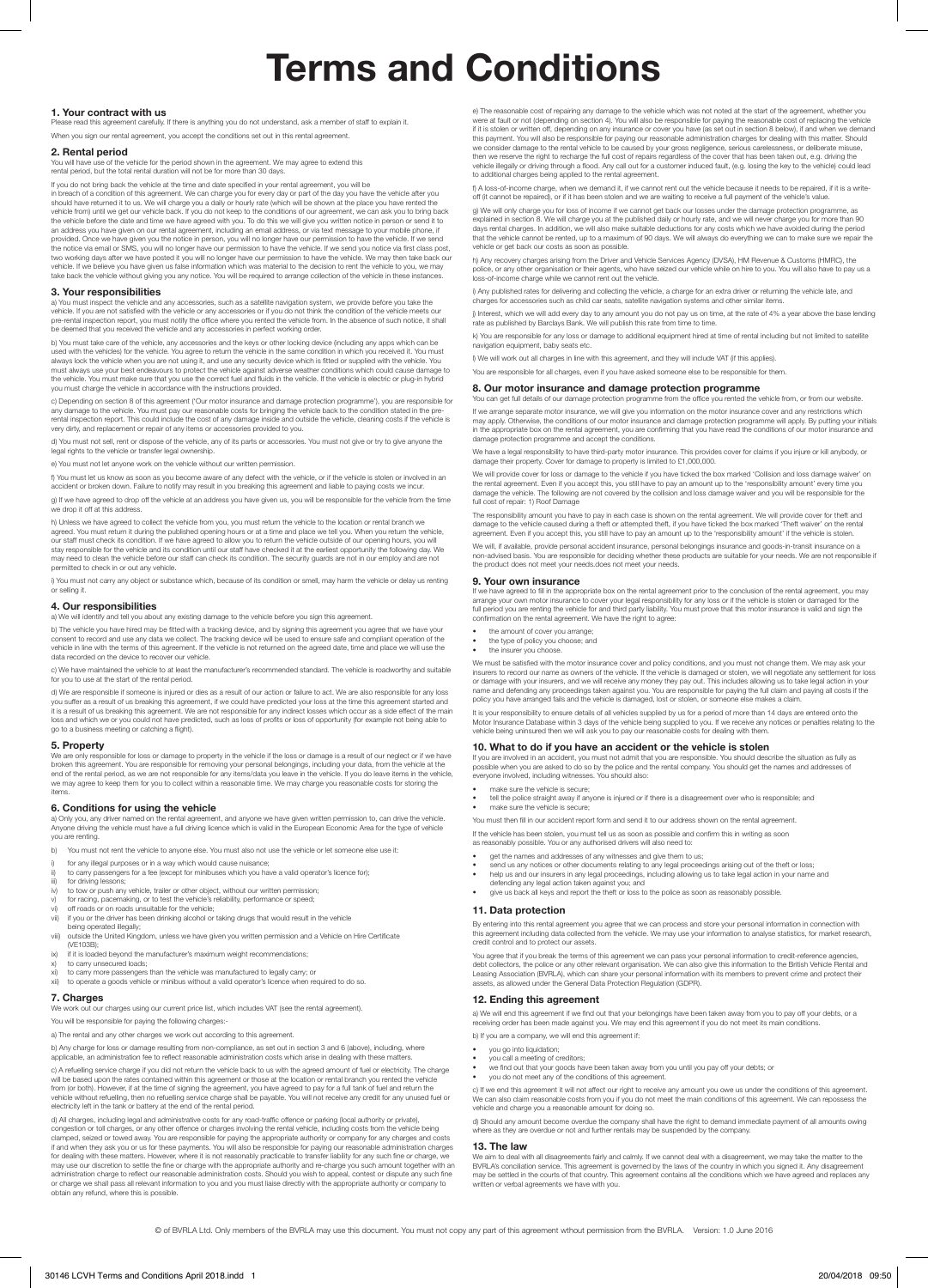Leeds Commercial Ltd The Old Test Station Patrick Green



# Leeds, LS26 8HE Instruction to your bank or building society to pay by Direct Debit

Name of account holder **Originators Identification Number**



Bank/Building Society account number Reference

Branch sort code

### Name and full postal address of your Bank/Building Society

**Instruction to your Bank or Building Society** 

Please pay Leeds Commercial Ltd Direct Debits from the account detailed in this instruction subject to the safeguards assured by the Direct Debit Guarantee. I understand this instruction may remain with Leeds Commercial Ltd and, if so, details will be passed electronically to my Bank/Building Society.

### Signature & Date

Banks and building societies may not accept DirectDebit Instructions from some types of account



## The Direct Debit Guarantee

- This Guarantee is offered by all banks and building societies that take part in the Direct Debit Scheme The efficiency and security of the scheme is monitored and protected by your own Bank or Building Society
- If the amounts to be paid or the payment dates change Leeds Commercial Ltd will notify you 10 working days in advance of your account being debited or as otherwise agreed.
- If an error is made by Leeds Commercial Ltd or your Bank or Building society, you are guaranteed a full and immediate refund from your branch of the amount paid.
- You can cancel a DirectDebit at any time by writing to your Bank or Building Society. Please also send a copy of your letter to us.